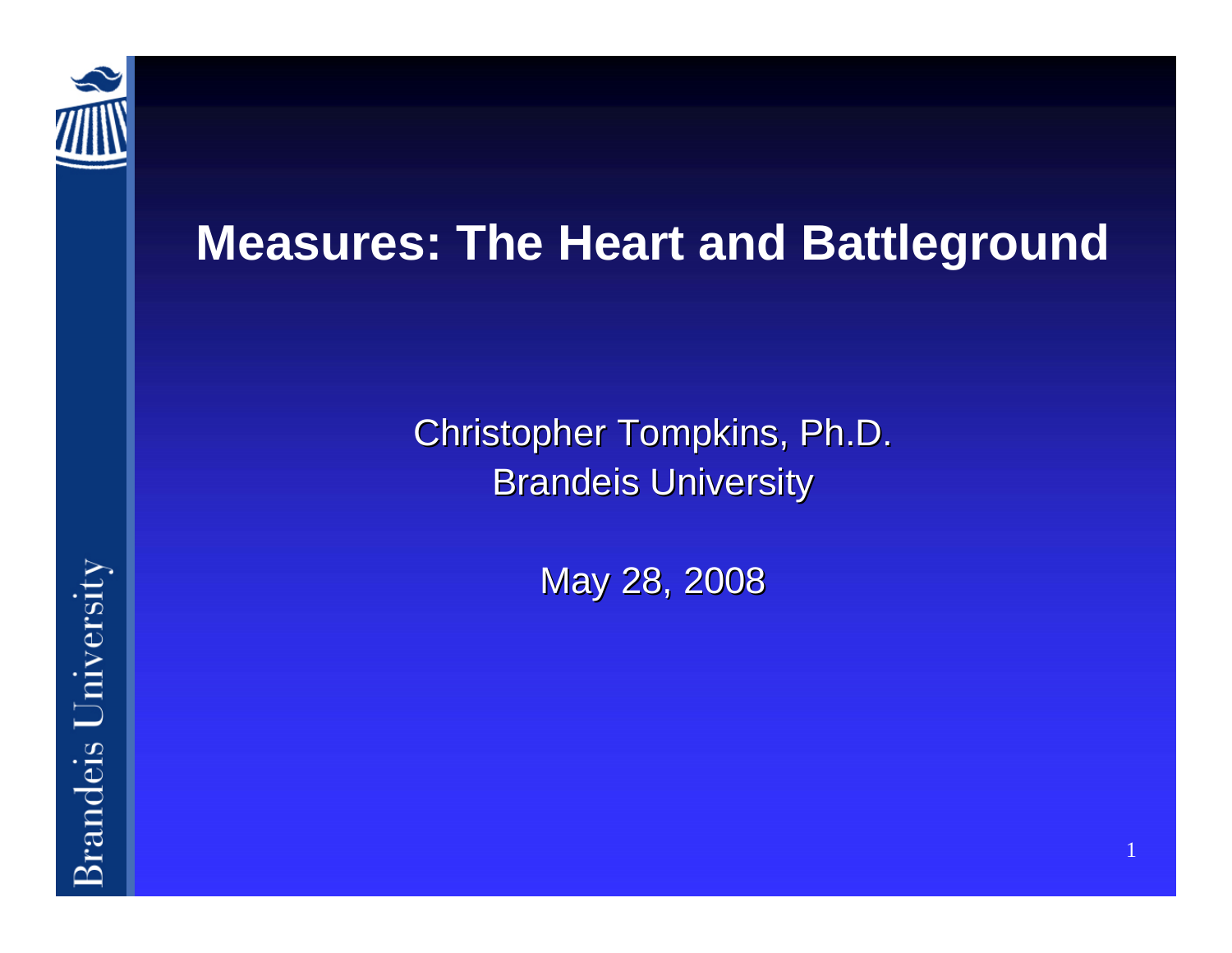

**Brandeis University** 

#### **Medicare Hospital Value-Based Purchasing**

- Brandeis University and partners supporting CMS
- Contributors
	- $\bullet~$  Aparna Higgins, MA
	- Grant A. Ritter, PhD
	- $\bullet\,$  Timothy C. Martin, PhD
	- $\bullet\,$  James F. Burgess, PhD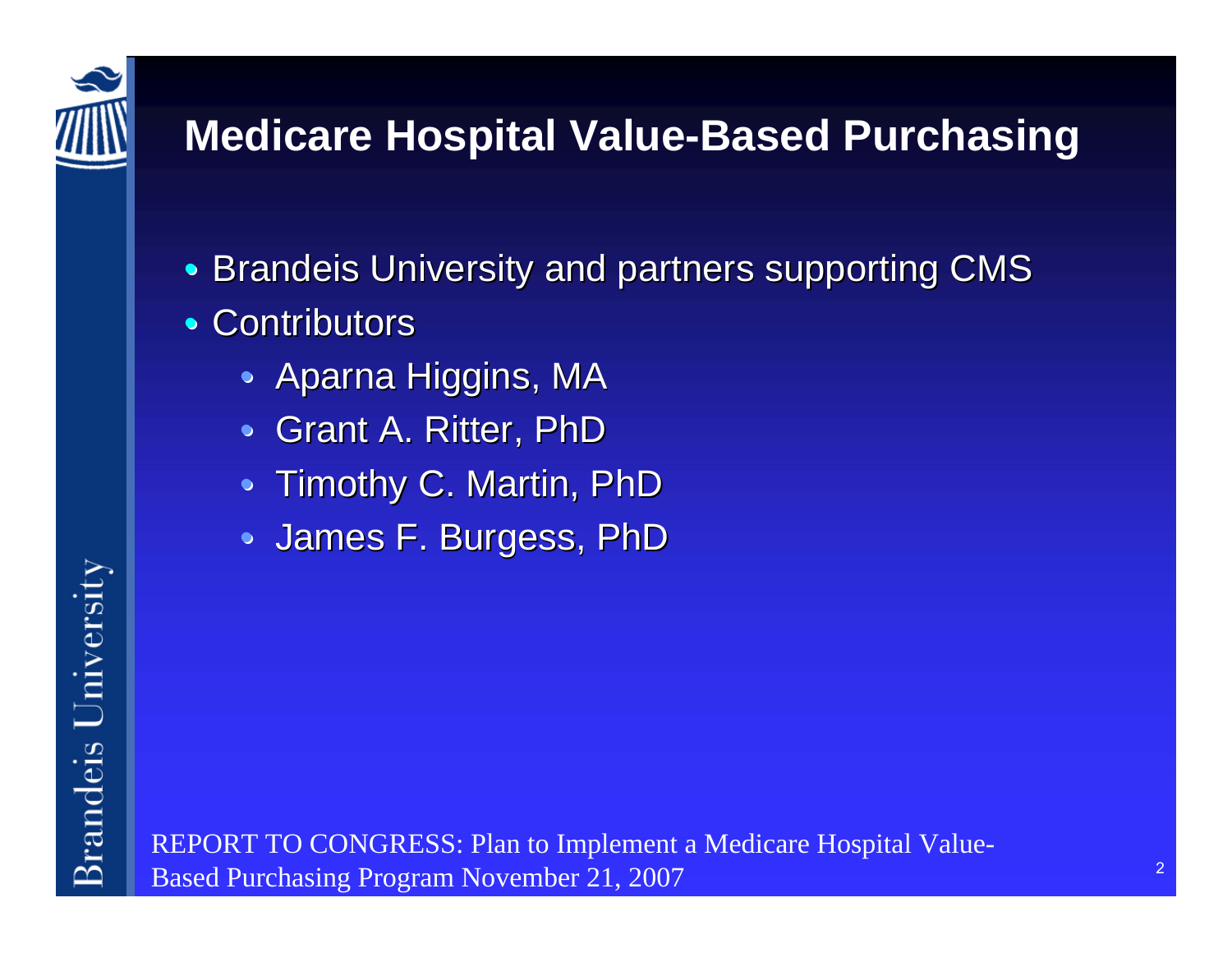

# **Topics for Today**

- **1.** VBP Scoring Approach  $\cdot$ – a cook's tour
- 2. Value: benefits of services in relation to their cost
- 3. Inherent goals should determine what and how to measure

"If CMS is going to place a significant burden on the industry, please let's do it right, and make it worthwhile for everyone."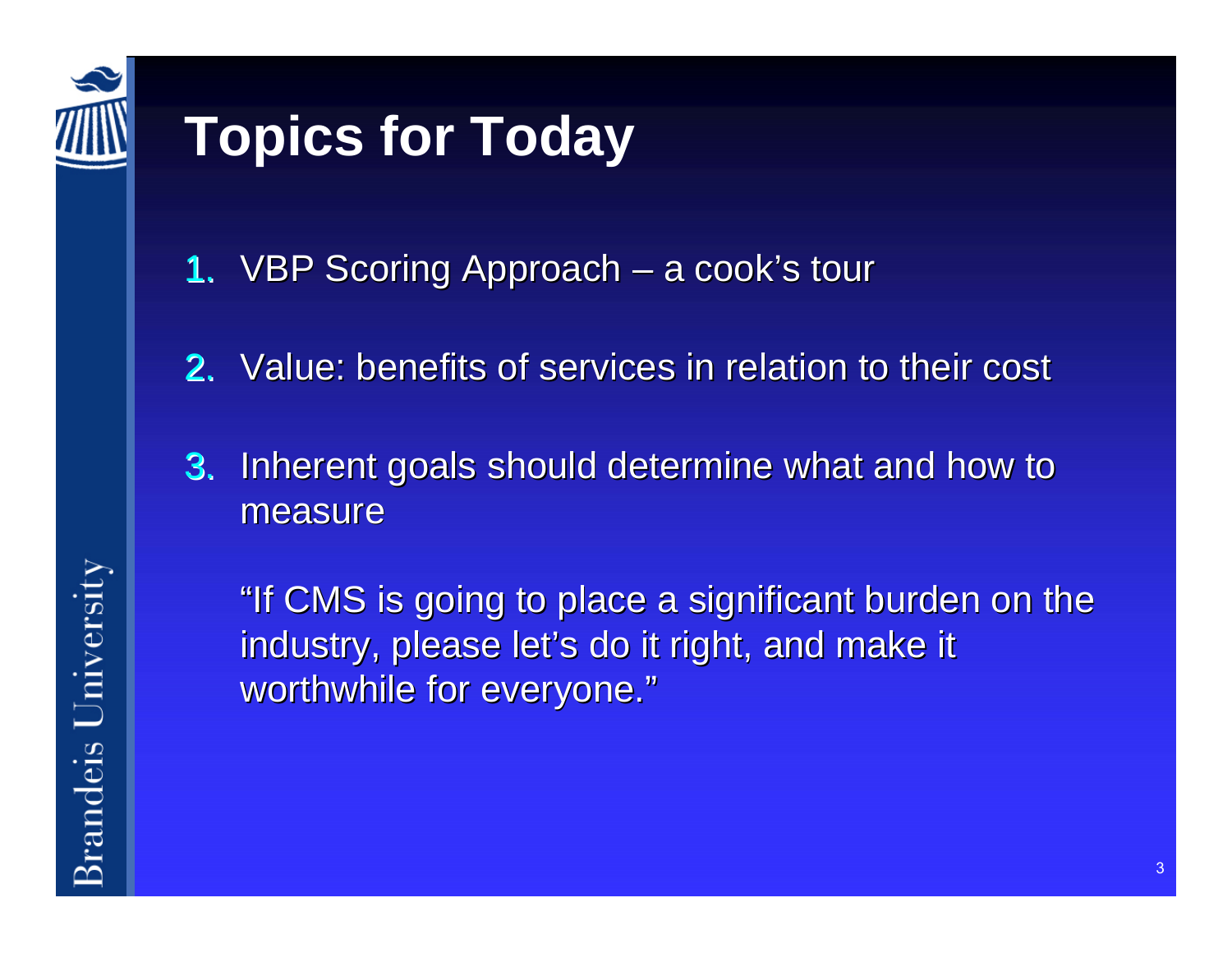

## **Calculation of the VBP Total Performance Score**

#### **Performance Score for Domain: Total earned points ÷ Total possible points x 100**

- $\bullet$ **Attainment**
- •**Improvement**

**Total Performance Score: Weighted average of the Performance Score for the respective domains**

- $\bullet$ **Clinical process**
- $\bullet$ **Patient-centered care**
- •**Clinical outcomes**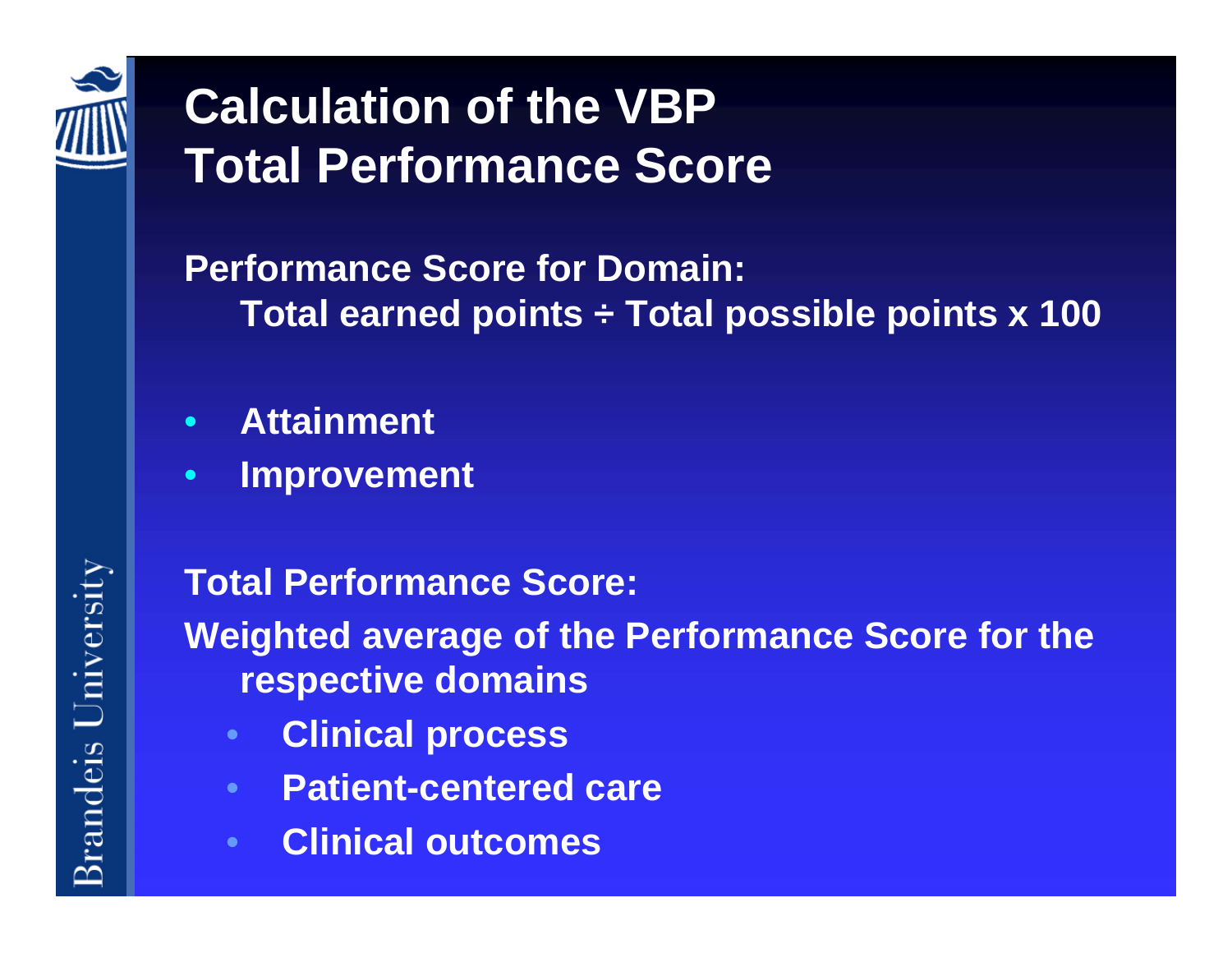

### **Total Performance Score: Clinical process (70%), HCAHPS (30%)**

ity of Total Performance Score: Weichted Process Measure and HCAHPS Measure Scores 2005-06 (HCAHP weight = 0.3, Process weight = 1

 $N = 2.359$  IPPS. Hospitals with both Process Measure and HCAHPS Scores



**Srandeis University**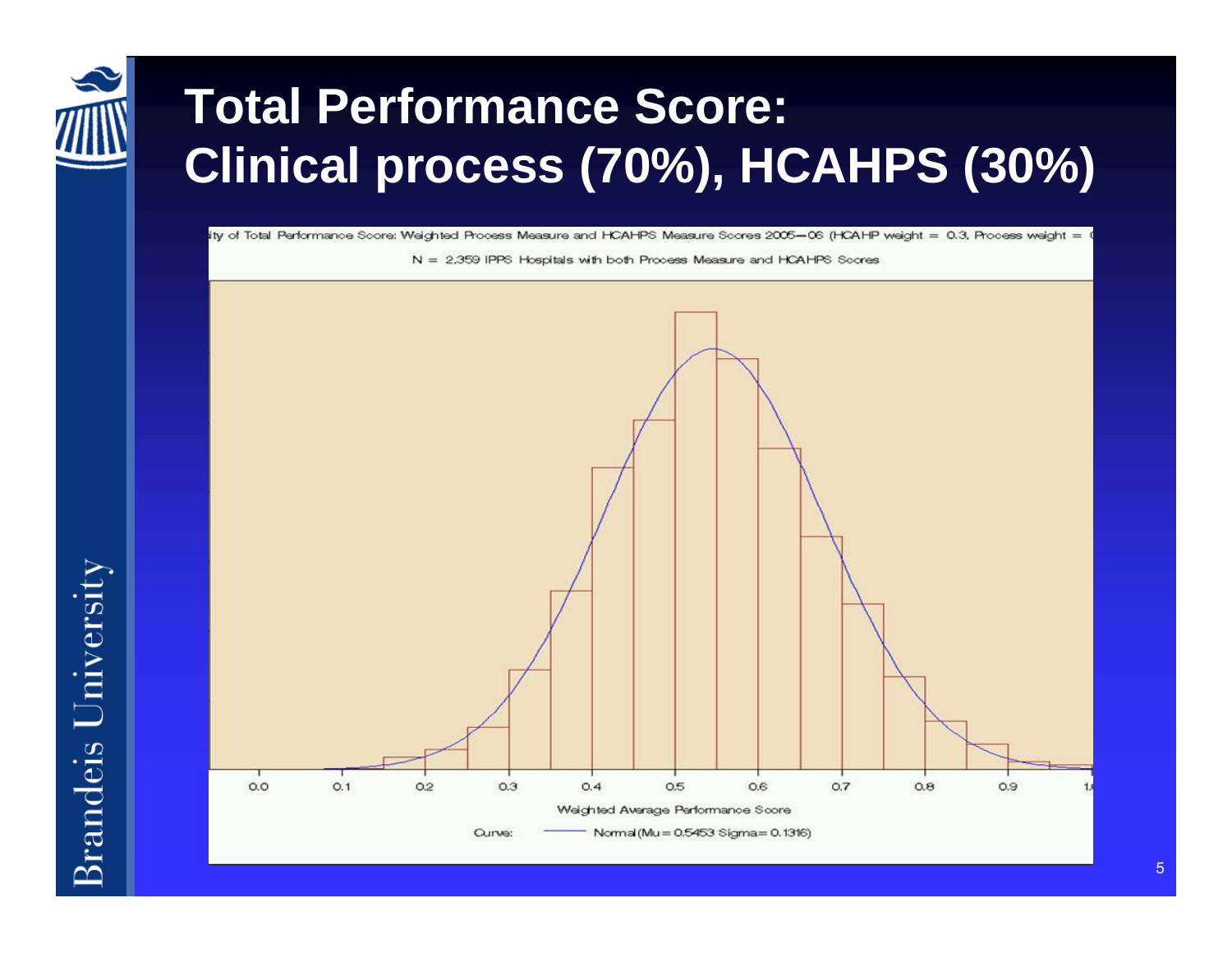

## Translating Performance Score into Incentive Payment: Example



**Brandeis University**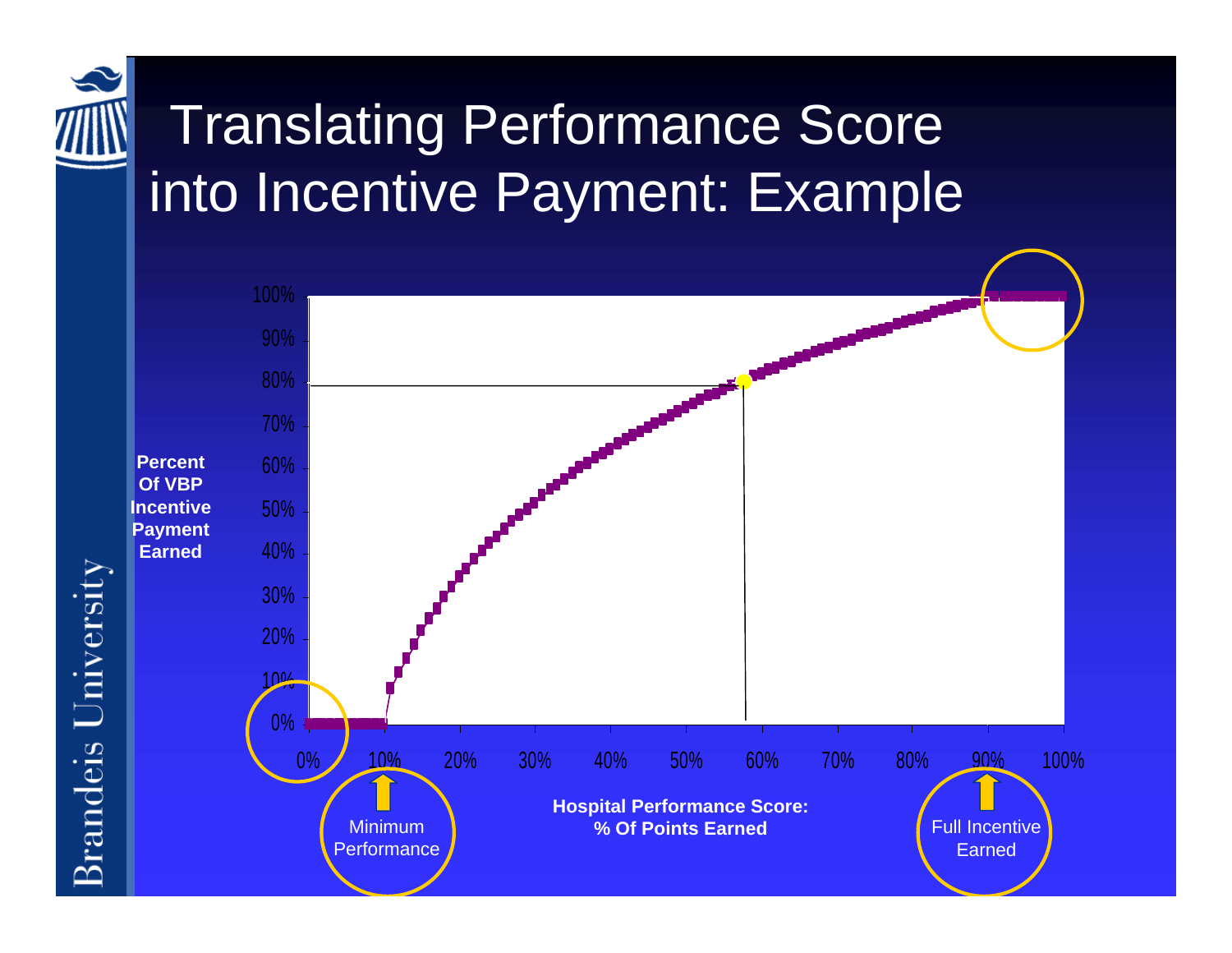

#### **Opportunities for VBP to Increase Value**



**Brandeis University**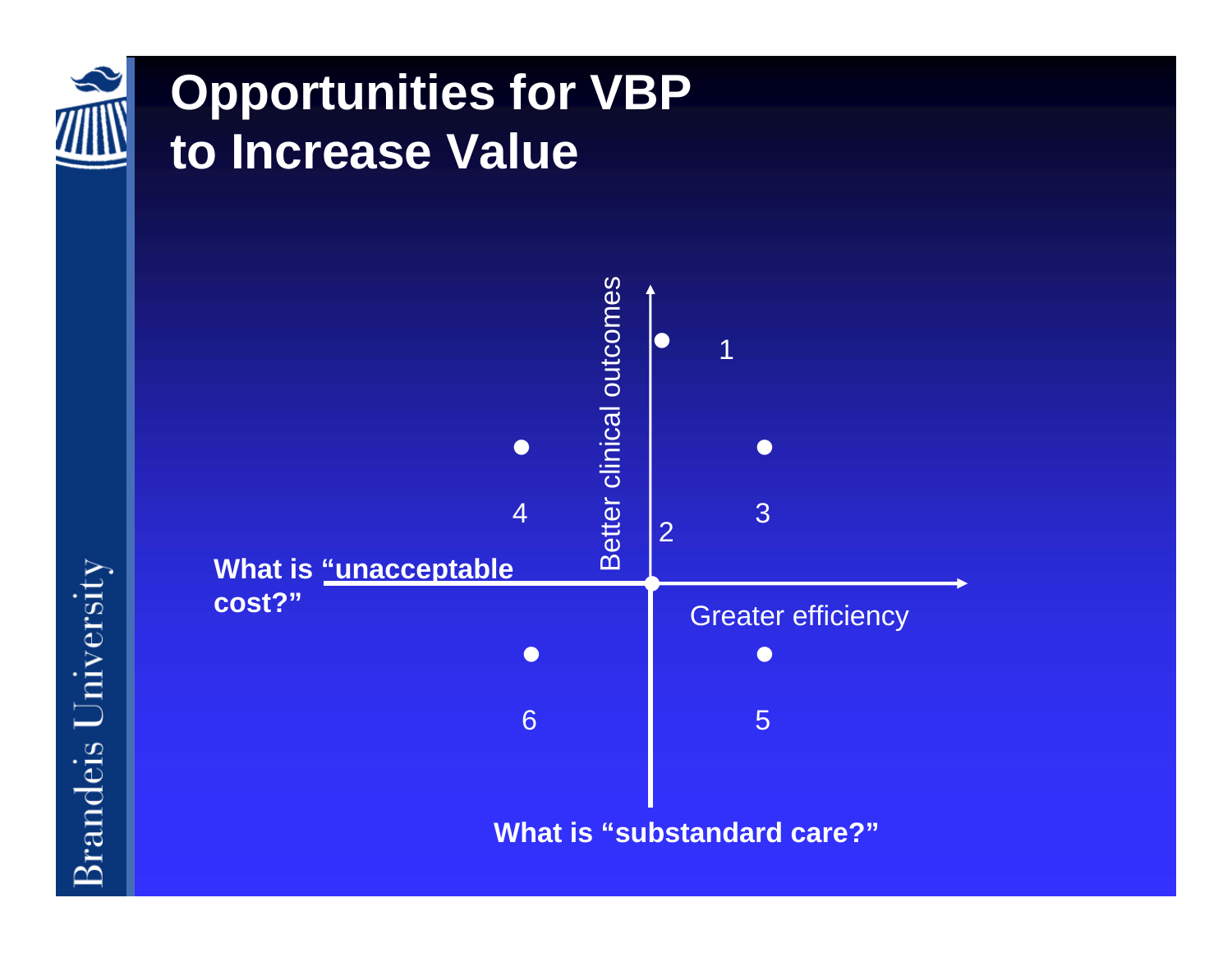

#### **Policy Goals: Quality and Efficiency**

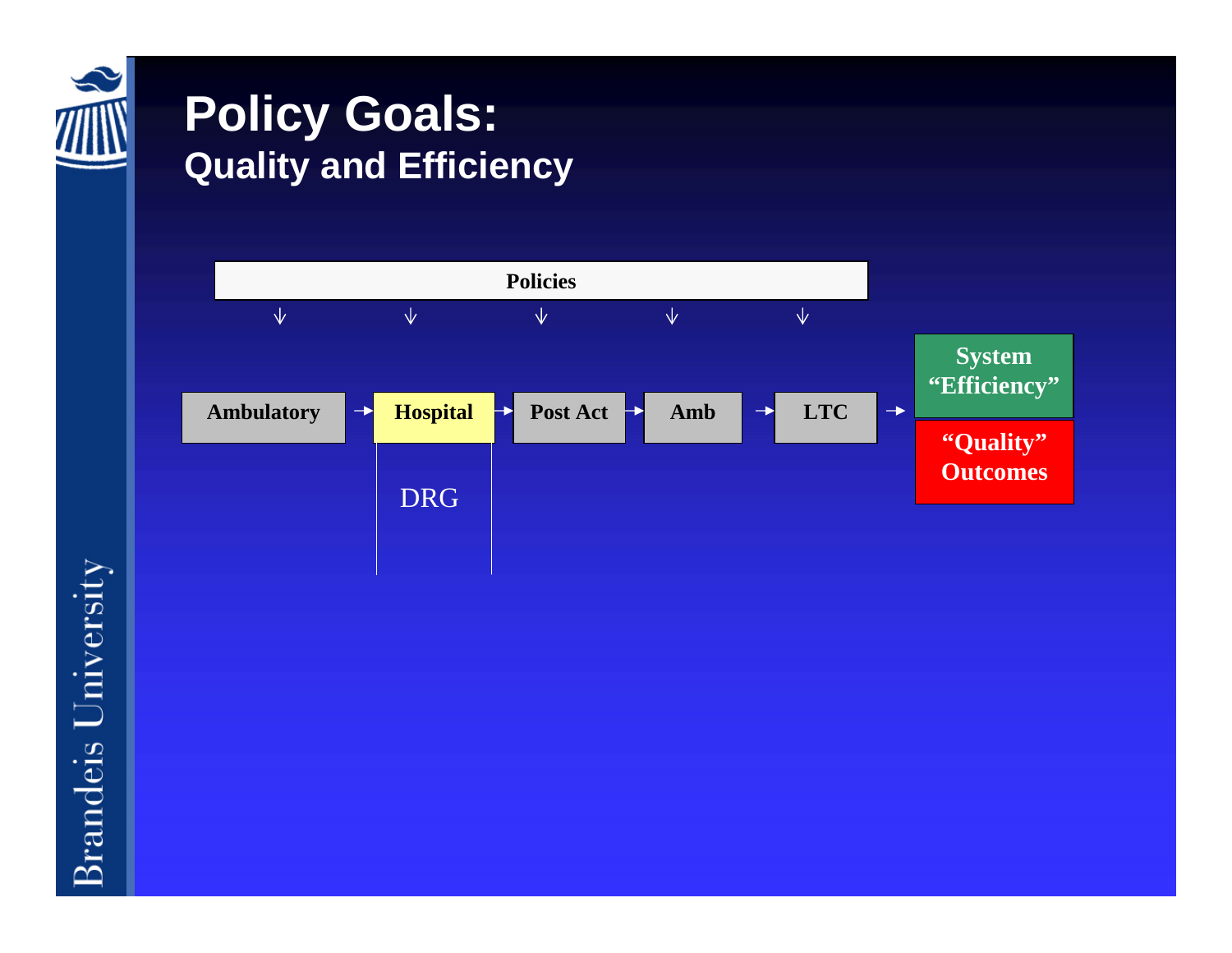

# **Hierarchy of changes**

- **1. Easier**: Frequency of service units e.g., fewer images or more well-baby visits
- 2. Harder: Complexity within units e.g., screening during routine visits, medications or ancillaries within a DRG
- 3. Hardest: System level improvements e.g., upstream prevention, downstream outcomes, care coordination, information sharing, shared accountability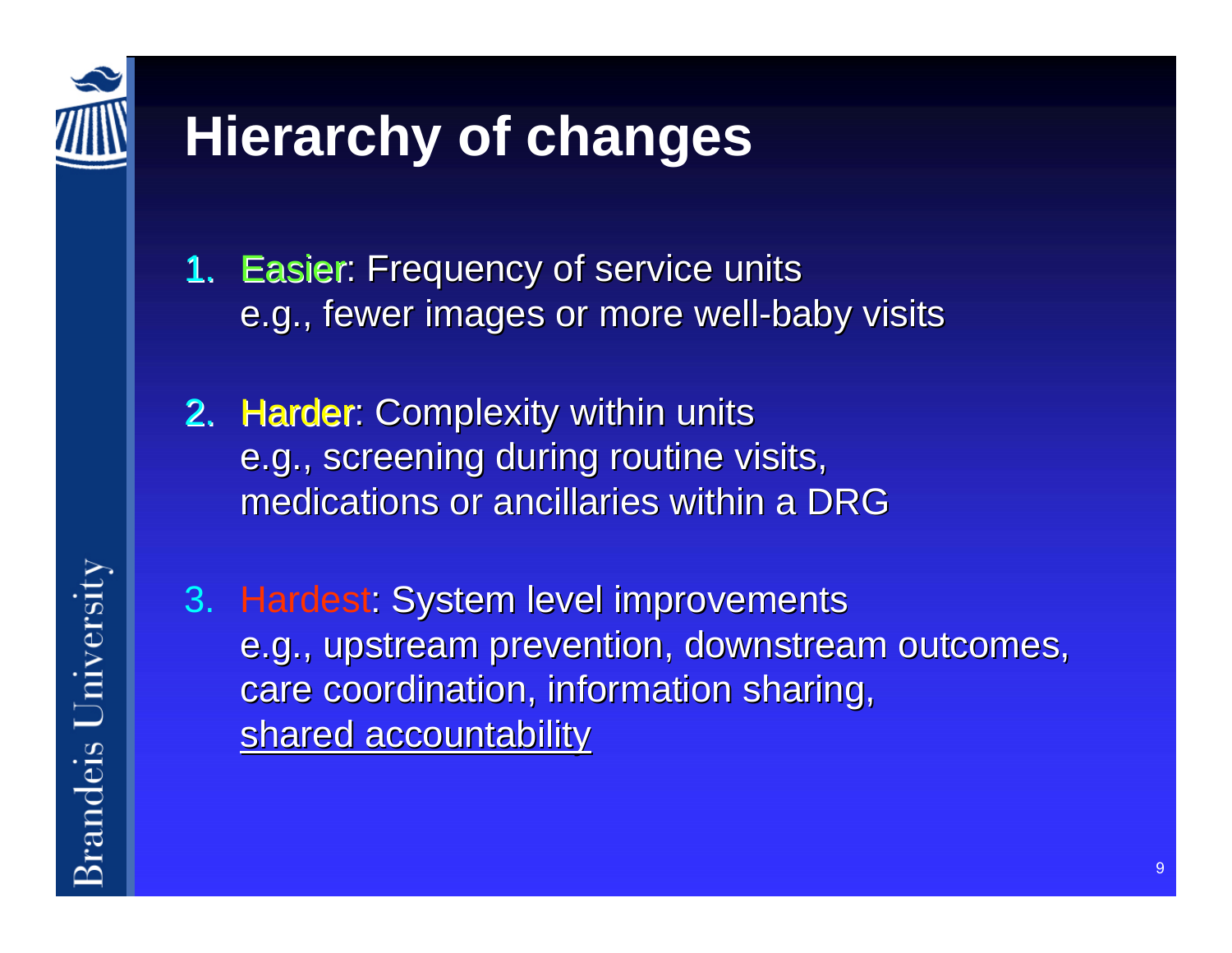

randeis University

 $\bar{\mathbb{Z}}$ 

# **Roll Call: Agents of Change (graph instead from article?)**

- 1970s: Regulation
- 1980s: Market mechanisms
- 1990s: Managed Care
	- $\bullet$  Transcended providers
	- $\bullet$  Information systems
	- $\bullet$  Utilization management
	- $\bullet$  Population-based medicine
- 1990s: Disease management
- 2000s: Consumers

• 2000s: Providers via P4P

Practice management

#### Patient management

Either, both, or neither?

Altman, S., C. Tompkins, et al. "Escalating Spending for Health Care: Is it Desirable or Inevitable?" Health Affairs, 8 January 2003, W3-1 – W3- 14.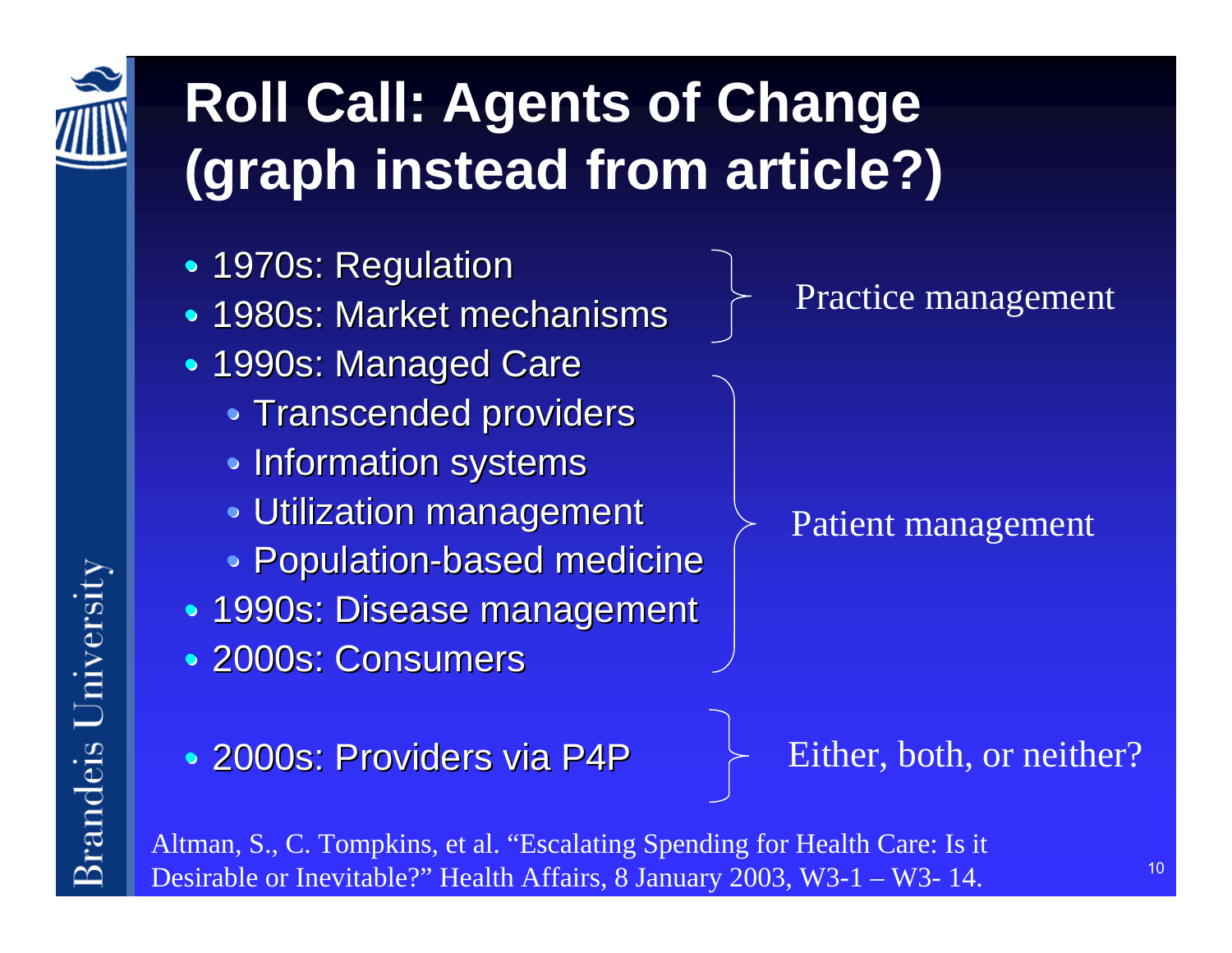

**Brandeis University** 

## **Expenditure Growth Rates**

**Chart 2: Per Capita National Health Expenditure Growth Rate - Deviation From the Mean 1966 - 2001 ( Adjust ed f or Inflatio n, 1996 reference y ear)**

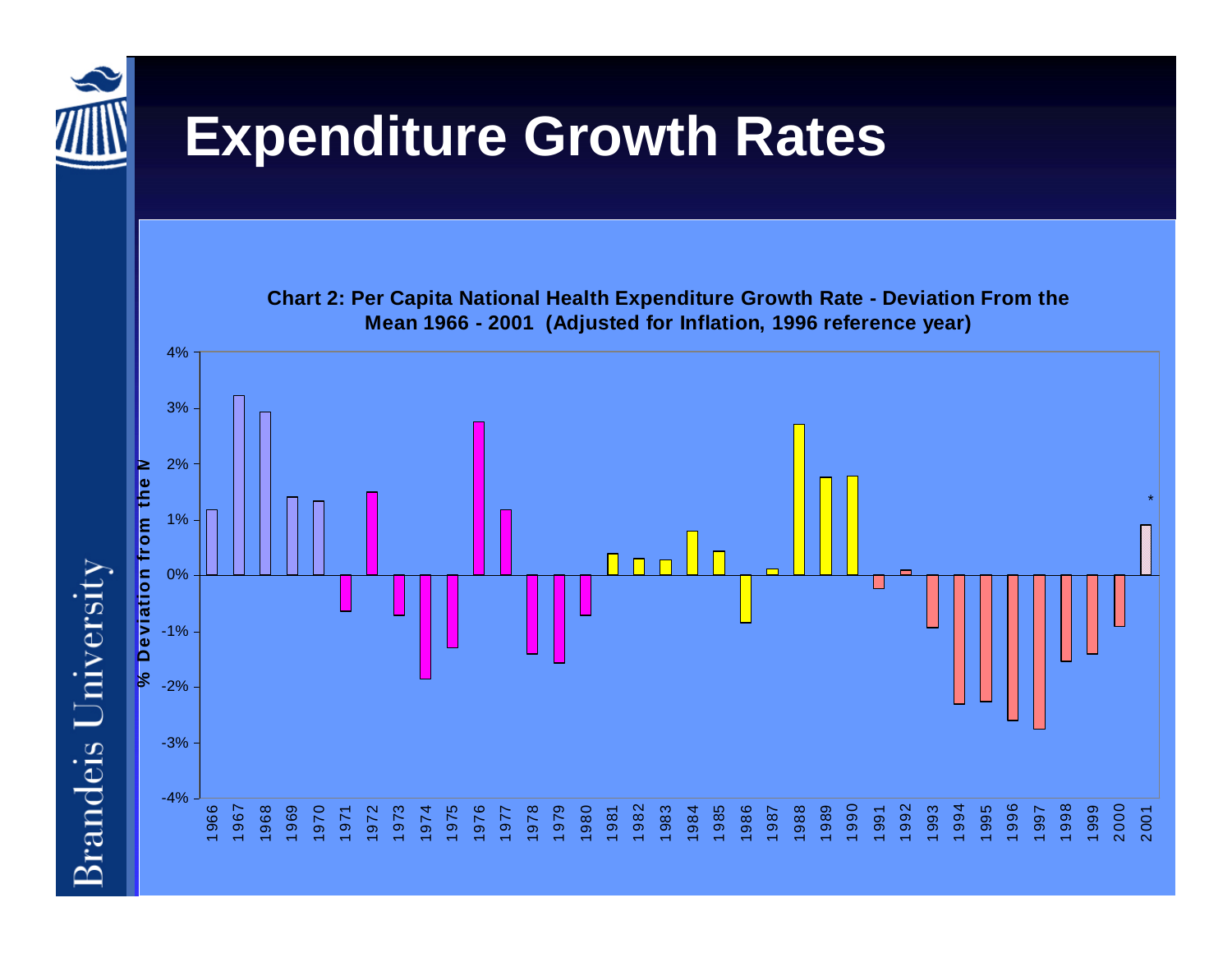

# **Criteria for VBP Measures Lifecycle**

- Importance
- Scientific Acceptability
- $\bullet$  Feasibility
- $\bullet$  Usability
- Improvability
- Controllability
- Potential for Unintended Consequences
- Contribution to Comprehensiveness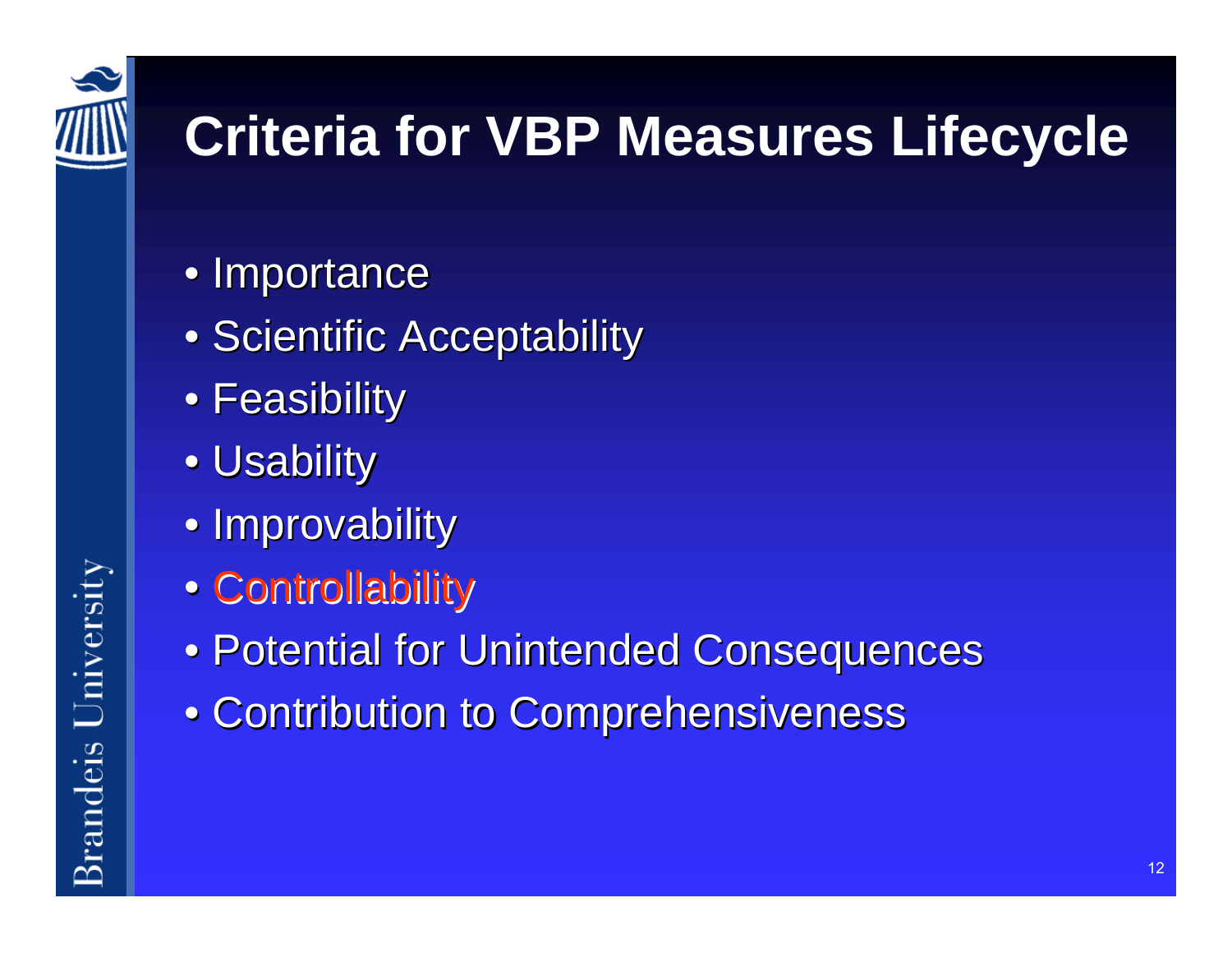

# **SCOPE of Measurement for VBP**

- **Structure**
- **C**ost
- **Outcomes**
- **P**rocess
- Experience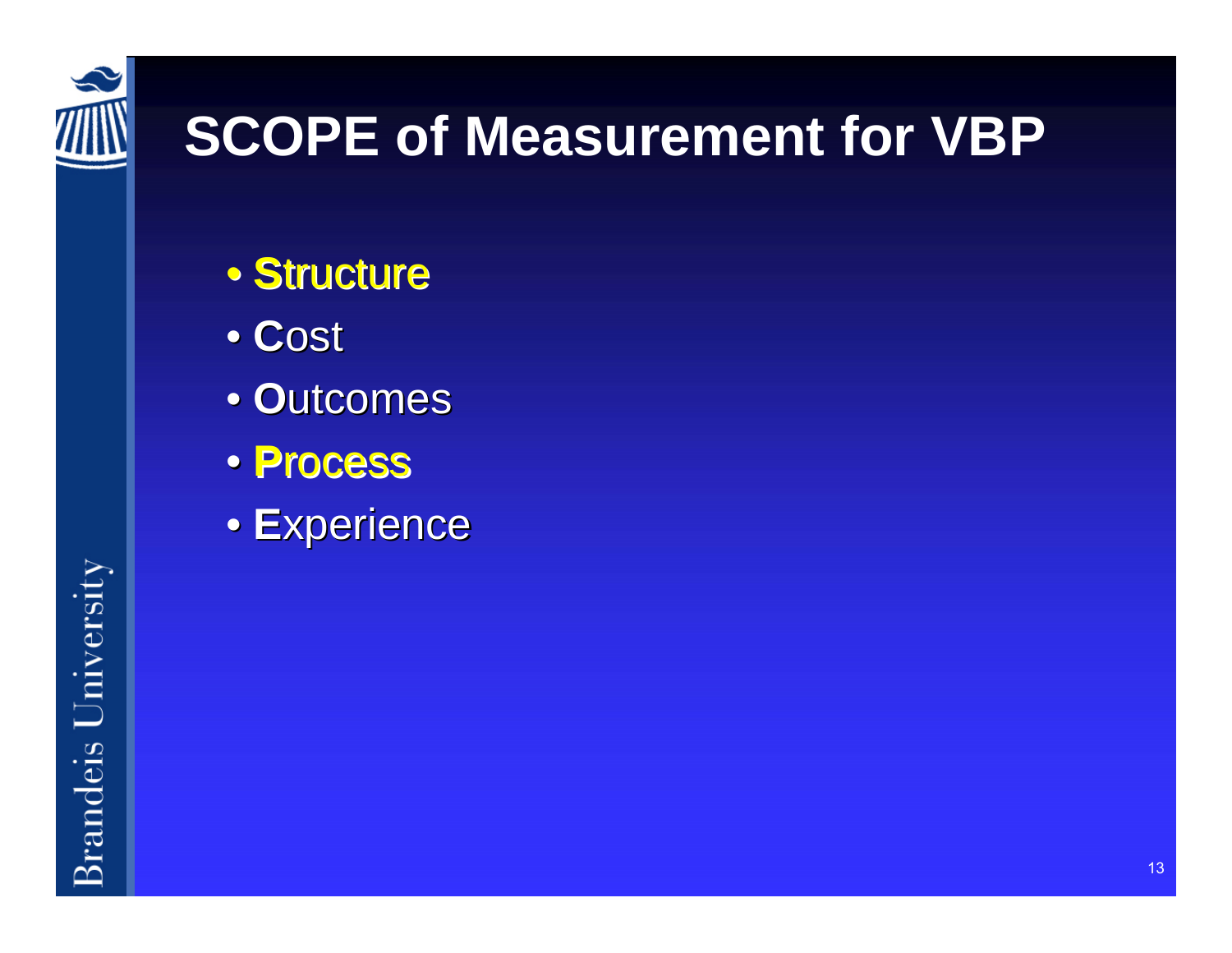## **Process measures**

- Reliance on Condition-specific Process Measures (Controllable)
	- E vidence of causal linkages to outcomes for provider acceptance
	- E vidence does not always show effectiveness of process measures (Fonarow et al.)
	- Issue of Teaching to the test and *saturation in performance*
	- May hinder innovation and practice of "technologies" outside of the processes being measured
	- Les s of a *laissez-faire* approach
	- Need for measurement to be *agile* (Vaccine shortage/antibiotic supply)
	- Small n issues
- $\bullet\,$  Parallel data infrastructure set up alongside DRGs, mimicking the purpose and burden of FFS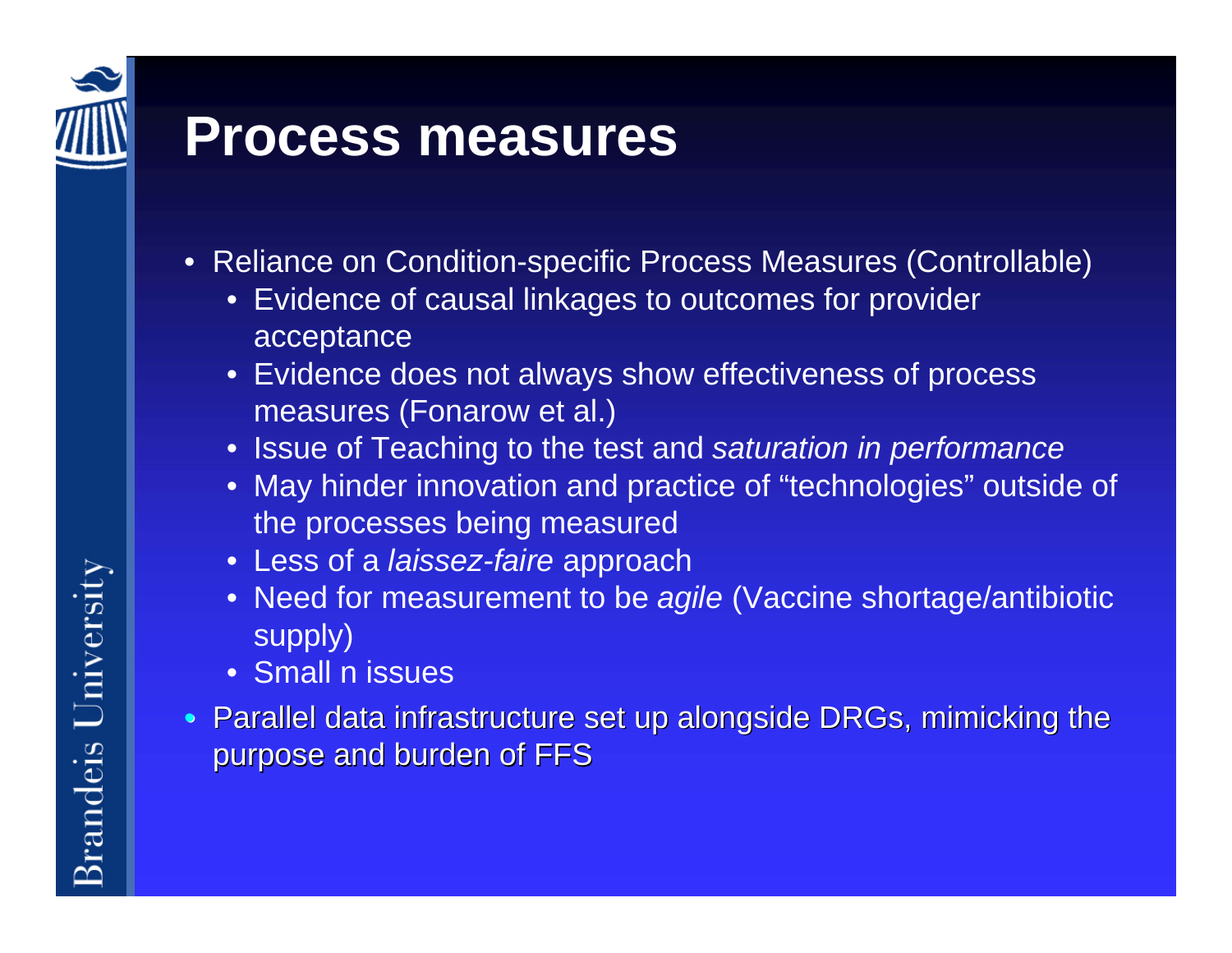

## **Outcome Measures**

• Existing outcomes measures are not discriminatory • HF 30-day mortality

|                                       | <b>Better Than U.S.</b><br><b>National Rate</b> | <b>No Different Than</b><br><b>U.S. National Rate</b> | <b>Worse Than U.S.</b><br><b>National Rate</b> |
|---------------------------------------|-------------------------------------------------|-------------------------------------------------------|------------------------------------------------|
| <b>Out of 4477</b><br>hospitals in US | 17                                              | 4453                                                  |                                                |
|                                       |                                                 |                                                       | (now <sub>0</sub> )                            |

C MS 30-Day Mortality Measures Acute Myocardial Infarction (AMI) Heart Failure (HF), Barry M. Straube. Sep. 18, 2007. H ospital Quality Alliance Principals Meeting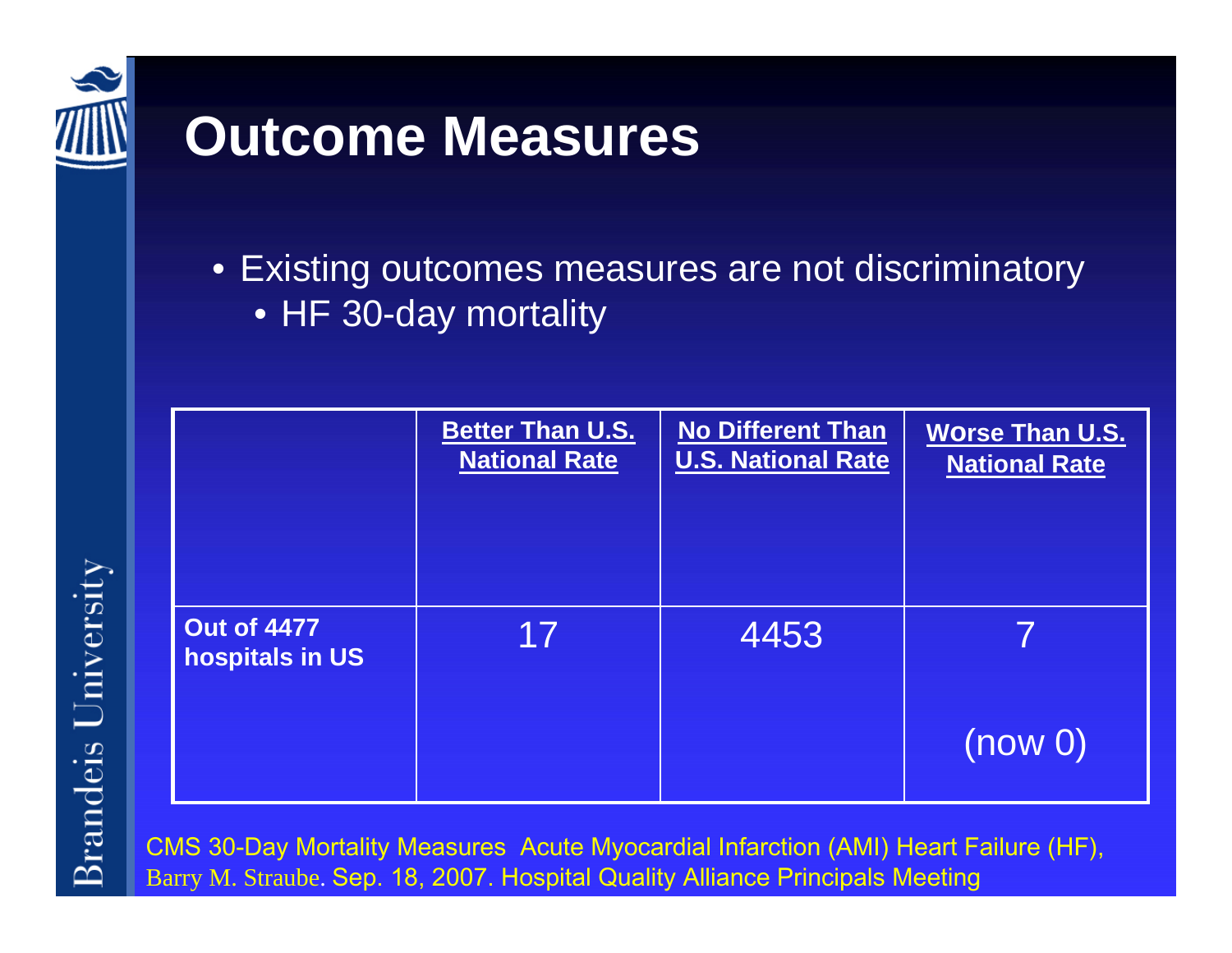

## **Outcome Measures**

- Clinical Outcomes and Cost as the *frontline* of measurement
	- Controllability?
	- Inferring lack of "appropriate" interventions
- Clinical Outcomes measurement
	- Broad construct of clinical outcomes including mortality and morbidity
	- Define relevant patient cohorts (based on clinical conditions)
	- Create composite clinical outcomes measures that:
		- Reflect outcome 'severity'
		- Are patient-centric
		- Allow inference of "appropriate care"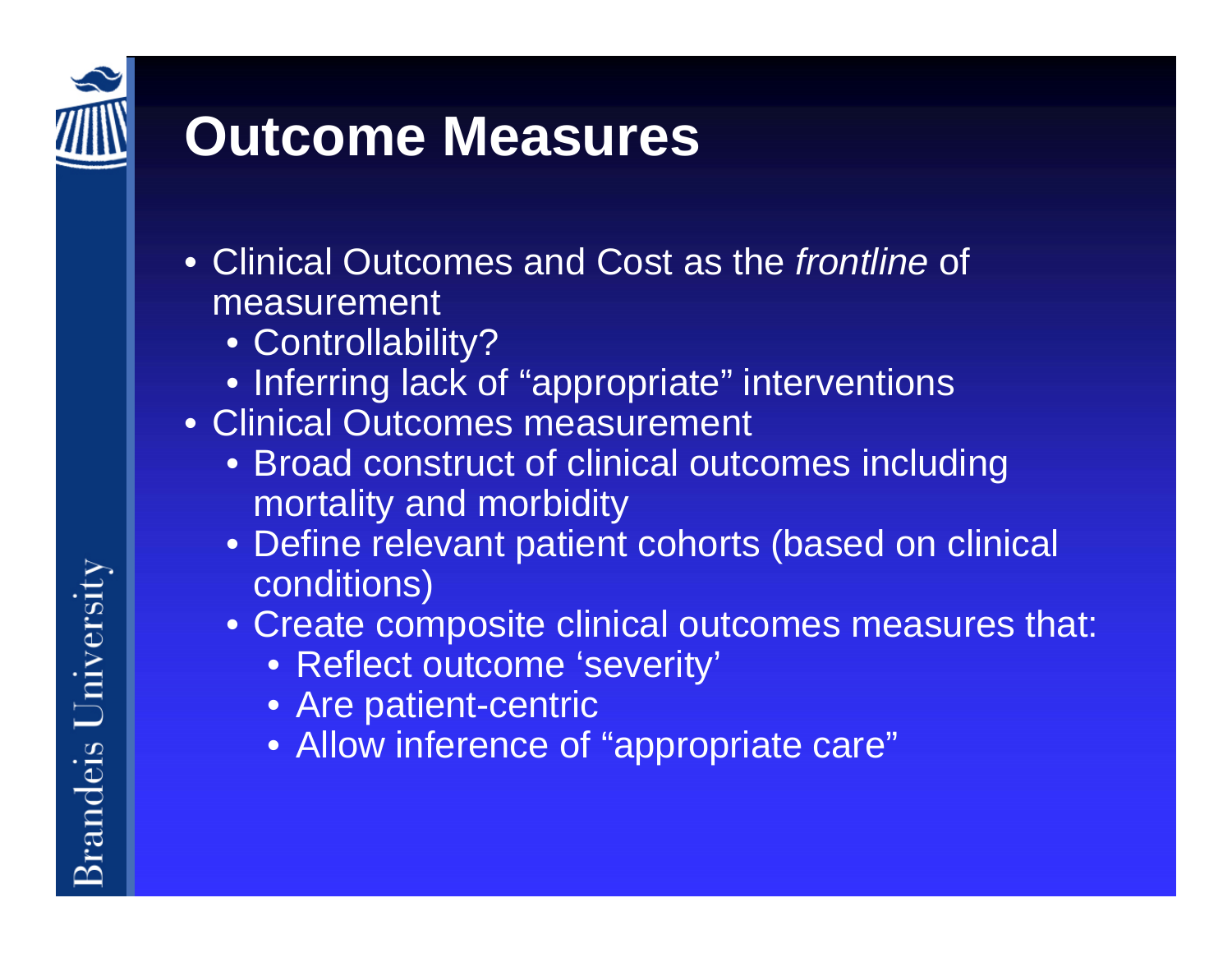

# **Prototype Outcomes Domain**

|              |                          | 2    | 3                     | $\overline{4}$        | $5\overline{)}$ | 6           |           |
|--------------|--------------------------|------|-----------------------|-----------------------|-----------------|-------------|-----------|
|              | Ambulatory<br>Follow-up  | null | Minor<br>Complication | Major<br>Complication | $2+$<br>ER      | Readmission | Mortality |
| Cohort       |                          |      |                       |                       |                 |             |           |
| Cohort<br> 2 |                          |      |                       |                       |                 |             |           |
| Cohort<br>3  | $\overline{\mathcal{M}}$ |      |                       |                       |                 |             |           |

- $\bullet$  Hierarchical scoring: (examples depicted in the chart)
	- 1.patient died=7;
	- 2. patient survived but readmitted=6;
	- 3. no negative outcomes but appropriate ambulatory follow-up=1
- • Combines negative (complications) and positive (coordination of care)
- •Risk-adjusted: observed compared to expected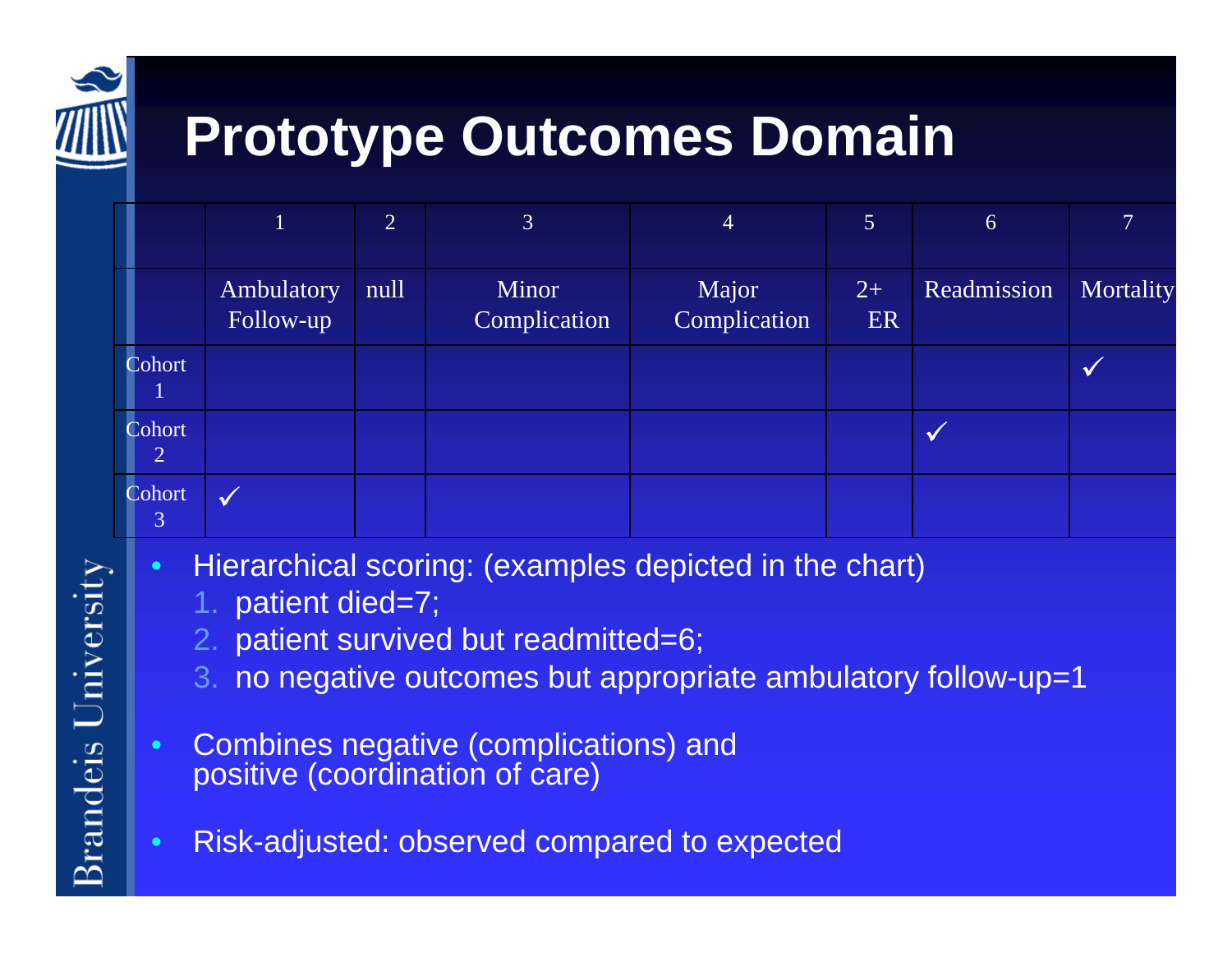

# **Cost of Care**

- Measure cost of care in conjunction with clinical outcomes and using the same "unit of measurement'
- Allow for examining the cost-clinical outcomes relationship, including trade-offs
- Measure the efficiency frontier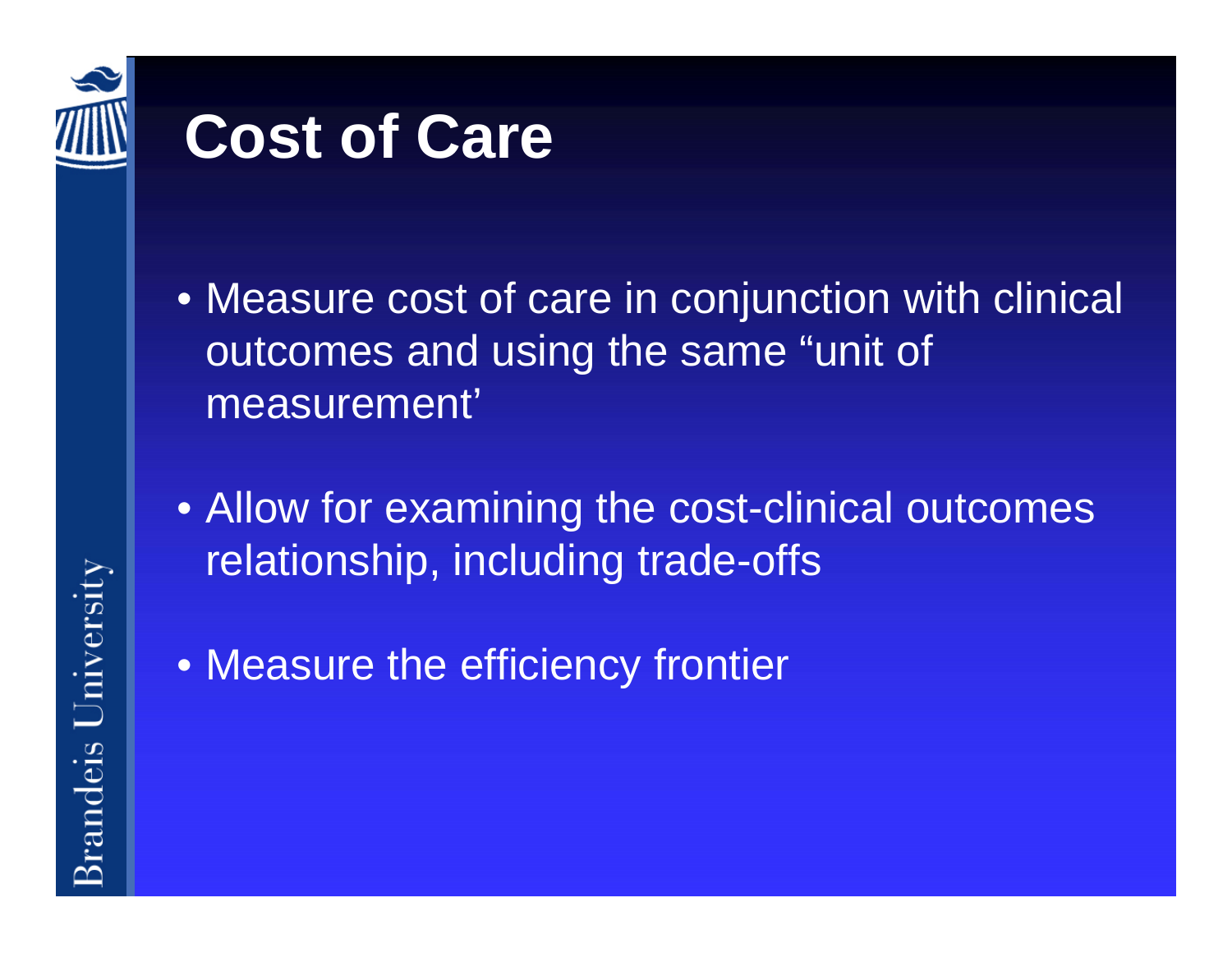

## **Role of Structure and Process**

- *Fallback* measures (?)
- Important for quality improvement but not VBP
- Allow market or the *producers* of healthcare to determine
- Foster learning networks
	- Medical technology as a "public good"
	- Funding for sharing of technologies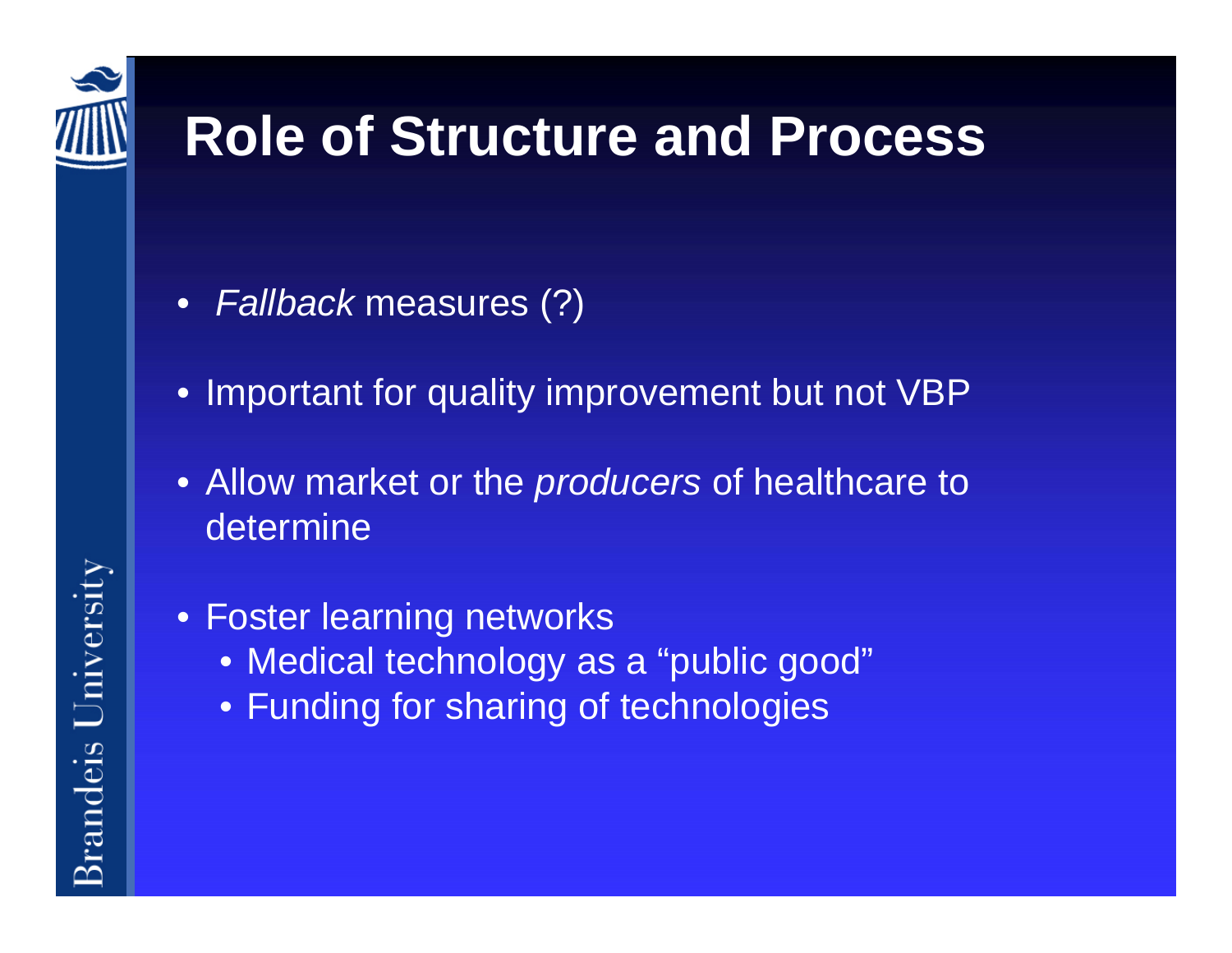# **Unit of Accountability**

- Practitioner-centric measurement
	- Practice management
	- Unit of accountability is single organization: hospital, individual physician or medic al group etc.
- Patient-centric measurement
	- Patient management
	- Shared Accountability of all organizations and entities involved in care provision (Fisher et al. 2005)
- Ability to operationalize patient-centric measurement and shared accountability
	- Integrated Delivery Networks (IDNs)
	- Virtual practitioner teams: hospital and extended medical staff (Fisher et al. 2006)
	- *Virtual* delivery networks